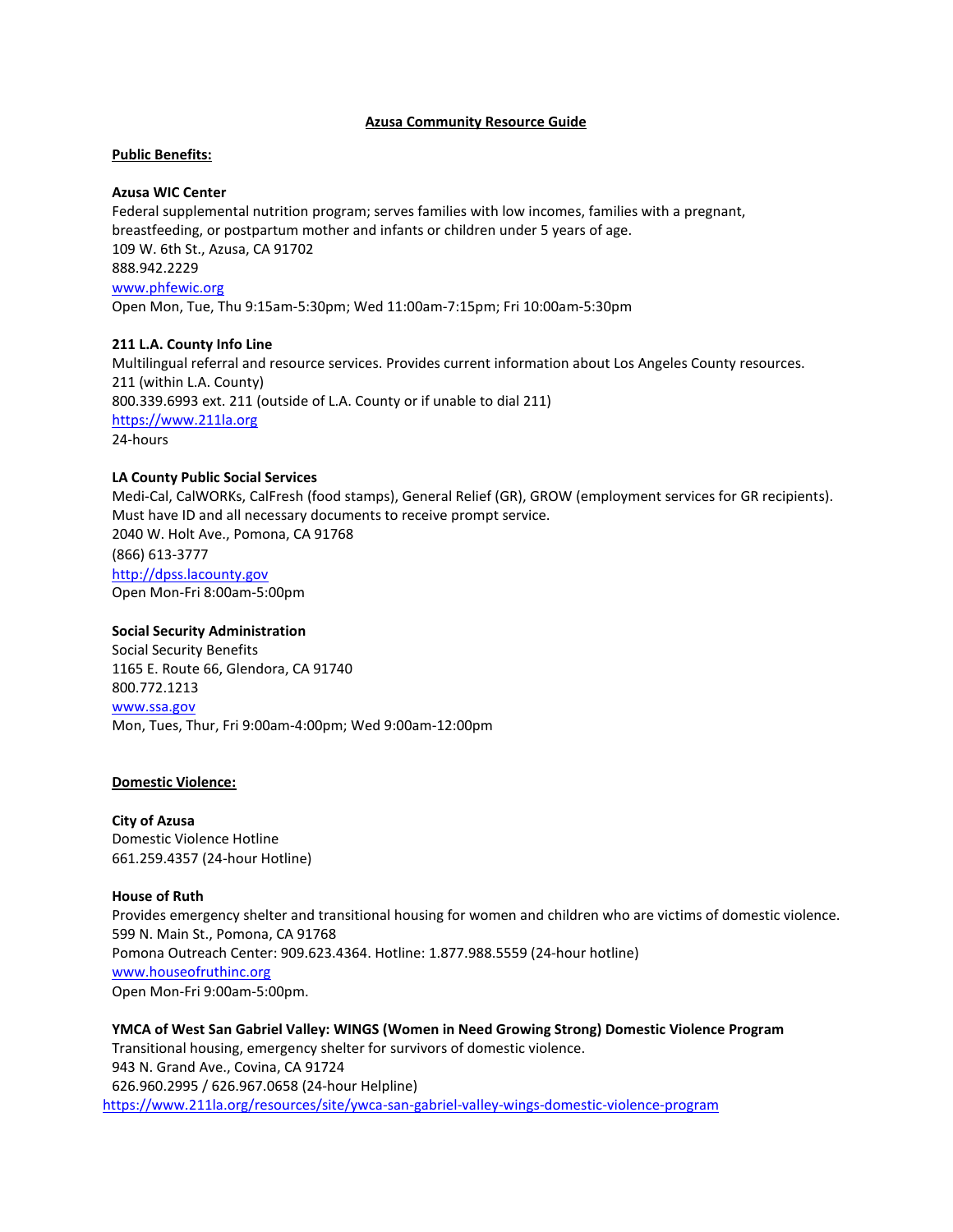### **Drug and Alcohol:**

#### **Alcoholics Anonymous**

See website for specific meeting times. 849 E. Route 66 Suite D, Glendora, CA 91740 626.914.1861 [www.aasgvco.org/meetings.php](http://www.aasgvco.org/meetings.php)

Open Mon-Fri 9:00am-6:00pm; Sat 9:00am-3:00pm.

# **Prototypes**

Outpatient Behavioral Health Treatment and Community Services Center 831 E. Arrow Hwy. Pomona, CA 91767 909.398.4383 Open 24/7

# **Social Model Recovery Systems**

Drug addiction treatment center 223 E. Rowland St., Covina, CA 91723 626-332-3146 or 844-221.2276 [www.socialmodelrecovery.org](http://www.socialmodelrecovery.org/) Open Mon-Fri 8:00am-5:00pm

# **Behavioral Health Services American Recovery Center** (**ARC)**

Medical Detoxification, Residential-Inpatient, Outpatient, Court-Related Services 2180 West Valley Pomona, CA 91768 909.865.2336

# **Job Assistance:**

# **Azusa Library Adult Literacy Services**

Free 1-to-1 and small group tutoring for adults who speak English & Spanish and want to improve their basic reading, writing, and math skills. 729 N. Dalton Ave., Azusa, CA 91702 [www.azusaca.gov/1104/Adult-Literacy-Services](http://www.azusaca.gov/1104/Adult-Literacy-Services) Open Mon-Wed 10:00am-8:00pm; Thu 10:00am-6:00pm; Fri-Sat 10:00am-5:00pm

#### **Azusa Adult Education Center**

Career training, ESL classes, GED classes, and academic counseling 1134 N. Barranca Ave., Glendora, CA 91740 626.852.8400 [www.azusaadult.edu](http://www.azusaadult.edu/) Open Mon-Thu 8:00am-9:00pm; Fri 8:00am-4:00pm

**Bassett Adult School** Job skills training, GED classes 943 Sunkist Ave., La Puente, CA 91746 626.931.3106 https://bas.bassettusd.org/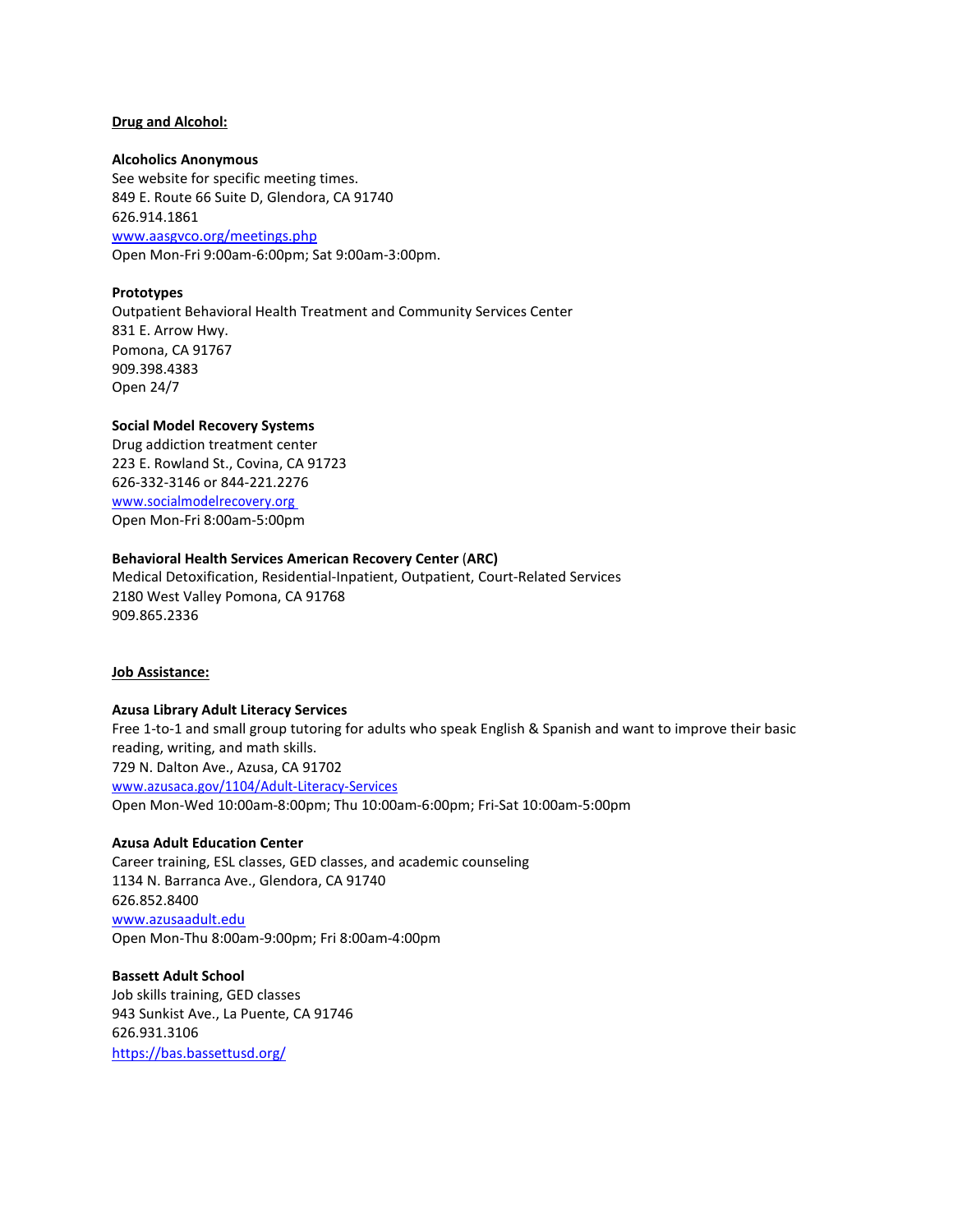# **Work Source California Central San Gabriel Valley**

Job search assistance 11635 E. Valley Blvd. Unit G, El Monte, CA 91732 626.258.0365 ext. 228 [www.worksourcecalifornia.com](http://www.worksourcecalifornia.com/) Open Mon, Tue, Wed, Fri 8:00am- 5:00pm; Thu 8:00am-8:00pm

# **Hacienda/La Puente Adult Education – Willow Center**

Job and academic training; Children's Dental Clinic (Weds 8am-12pm and Thurs 1pm-5pm) provides quality dental care to financially disadvantaged children (2-18 years) who have no dental or Medi-Cal insurance. \$20/visit 14101 E Nelson Ave. La Puente, CA 91746 626.934.2801 [http://www.hlpae.com](http://www.hlpae.com/) Summer/Fall Hours vary. Please contact the office.

#### **Mt. San Antonio College (Mt. SAC)**

In addition to credit units, Mt. SAC provides Continuing Education for Older Adults, Adults with Disabilities, ESL, Adult Basic Skills, Career Support, and 1100 N. Grand Ave. Walnut, CA 91789 909.274.7500 [http://www.mtsac.edu](http://www.mtsac.edu/)

#### **Food Banks:**

**Shepherd's Pantry** Food Pantry 657 E. Arrow Hwy, Suite J, Glendora, CA 91740 626.852.7630 [www.shepherdspantry.com](http://www.shepherdspantry.com/) Open Wed, Thu 5:00pm-7:00pm

# **Azusa Hispanic Foursquare Food Pantry**

Food Pantry 325 S. Azusa Ave., Azusa, CA 91702 626.939.3133 [www.foursquare.org](http://www.foursquare.org/) Open Thu 6:00pm-9:00pm

# **Cory's Kitchen- Irwindale Warehouse**

Food Pantry 1418 Arrow Hwy., Irwindale, CA 91706 626.305.0392 <https://networks.whyhunger.org/organization/view/12634> Open Tues 6:00pm-8:00pm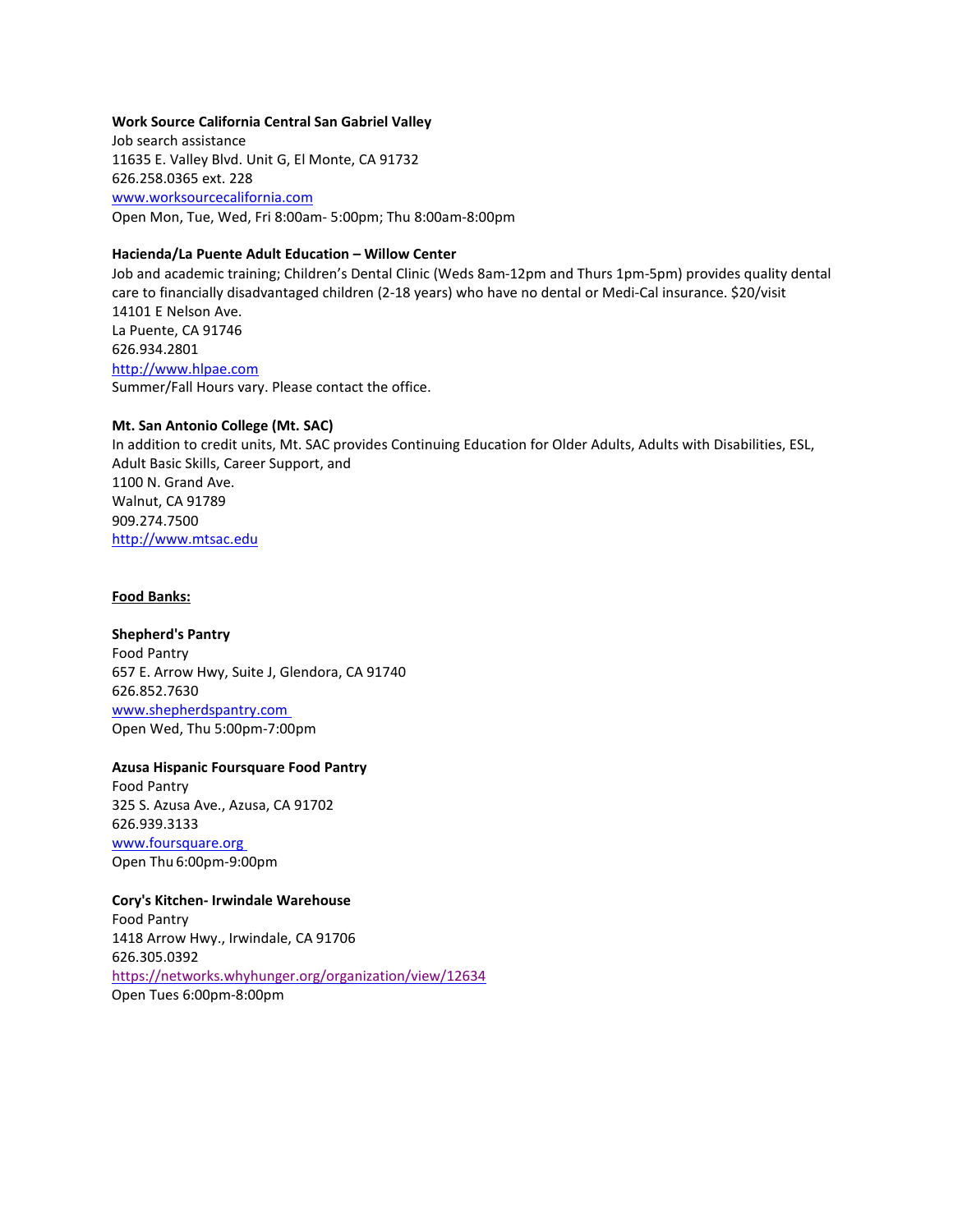# **Love In the Name of Christ (Love INC**)

Emergency food, clothing, baby supplies, linens, bus tickets, and referrals to other agencies. 18821 Arrow Hwy., Covina, CA 91722 626.858.3300 [www.loveinc.org](http://www.loveinc.org/) Open Mon-Fri 10:00am-2:00pm

# **St. John Coptic Orthodox Food Pantry**

Food Pantry 21329 Cienega Ave., Covina, CA 91724 626.279.7774 [www.mystjohn.org](http://www.mystjohn.org/) Open Tue-Fri 2:00pm-4:00pm

### **Village Covenant Food Pantry**

Food Pantry 5607 N. Barrack Ave., Azusa, CA 91702 626.335.4013 [www.villagecov.com](http://www.villagecov.com/) Open Fri 9:00am-3:00 pm

# **St Frances of Rome Food Bank**

Food Pantry 501 E. Foothill Blvd., Azusa, CA 91702 626.969.1829 [https://www.sfrchurch.org/apps/pages/index.jsp?uREC\\_ID=1794267&type=d&pREC\\_ID=1385526](https://www.sfrchurch.org/apps/pages/index.jsp?uREC_ID=1794267&type=d&pREC_ID=1385526) Open second Saturday of the month 9:00am-11:00am

# **Home-Delivered Meals**

City of Azusa, Senior Center 740 N. Dalton Ave. Azusa, CA 91702 626.812.5204 <https://www.azusaca.gov/436/Home-Delivered-Meals> Open Monday through Friday 11:00am - 12:30 pm

# **Housing Services:**

# **Volunteers of America- West Covina**

Offers housing placement, emergency, transitional and SRO housing, sober living/maternity, support groups, budget workshops, prevention meetings, life skills groups, benefits advocacy, employment assistance, addiction treatment placement, veterans' assistance, medical referrals, legal assistance. 1760 W. Cameron Ave. Ste. 104, West Covina, CA 91790 626.337.9878 [www.voa.org](http://www.voa.org/) Open Mon-Fri 8:00am-4:30pm

#### **Foothill Unity Center**

Based on funds available, provides motel vouchers to clients who need emergency shelter and have exhausted all other resources. Provides help with food programs, health services, support and crisis services. 415 W. Chestnut Ave., Monrovia, CA 91016 626.358.3486 [www.foothillunitycenter.org](http://www.foothillunitycenter.org/)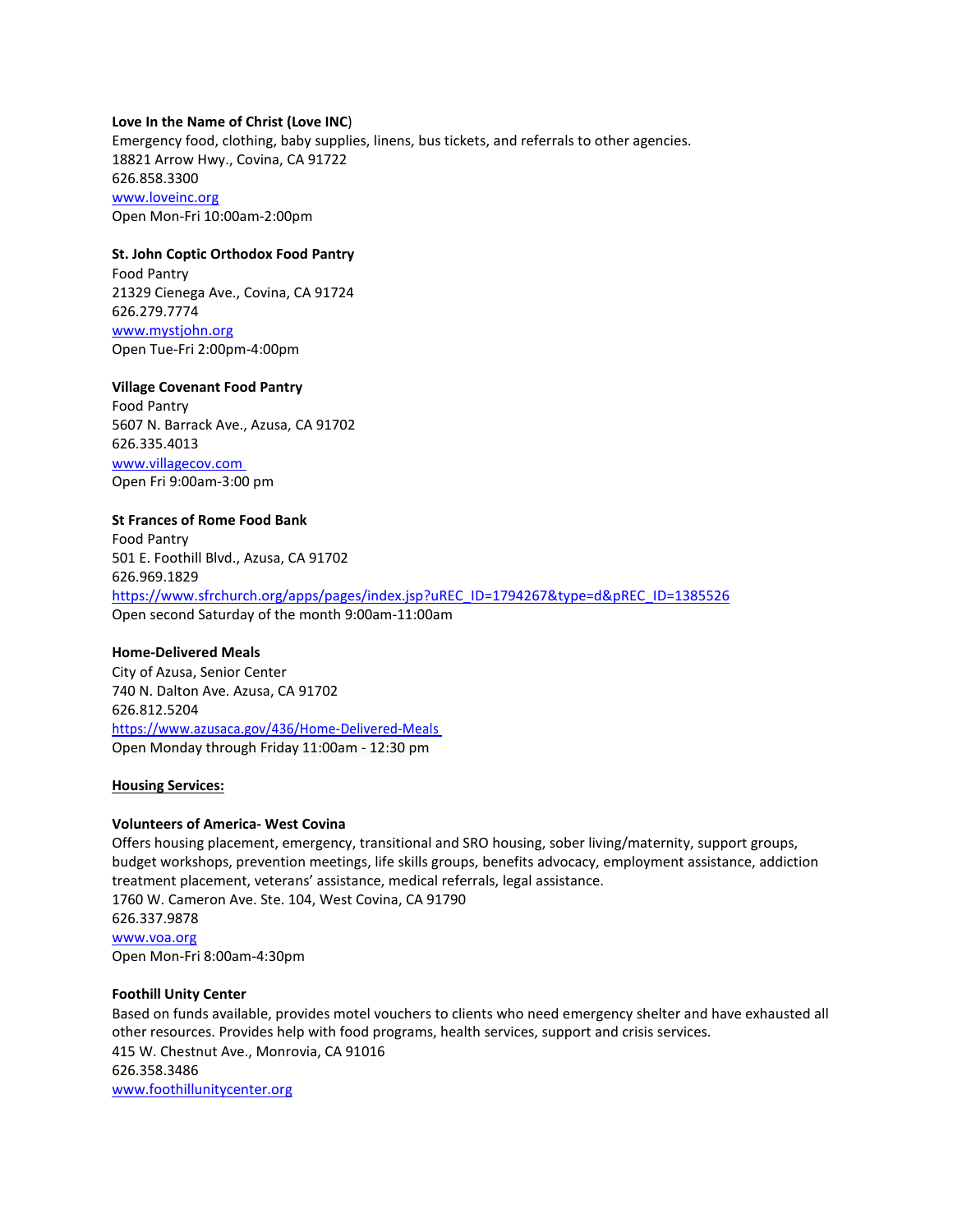# **East San Gabriel Valley Coalition for the Homeless Emergency Access Center (Day Shelter)**

Assistance is offered on a walk-in basis and includes meals, showers, hygiene products, transportation assistance, and referrals. A designated number of motel vouchers are available each month for families, elderly and those who are ill or homeless people with disabilities.

1345 Turnbull Canyon Rd., Hacienda Heights, CA 91745 626.333.7204 <https://www.esgvch.org/> Open Mon-Fri 8:30am-1:30pm

# **East San Gabriel Valley Coalition for the Homeless: Winter Shelter**

Shelter for winter months. Open every night. 6:00pm-7:00am. December  $1<sup>st</sup>$  – March  $1<sup>st</sup>$ . 626.252.9060 (shelter phone) 211 or 1.800.339.6993 (info line)

# **Buddhist Tzu Chi Foundation**

Social services and emergency relief for those experiencing homelessness or those at-risk of homelessness. 1100 S. Valley Center Ave., San Dimas, CA 91773 909.447.8604 ext. 432 [www.us.tzuchi.org](http://www.us.tzuchi.org/) Open Mon-Sun 9:00am-6:00pm.

# **Door of Hope**

Transitional housing for two-parent families, single mothers, and single fathers. 669 N. Robles Ave., Pasadena, CA 91101 626.304.9130 [www.doorofhope.us](http://www.doorofhope.us/) Open Mon-Fri 9:00am-5:00pm

# **Elizabeth House**

Housing, basic health care, hygiene and nutritional education, parenting classes, financial management, career planning, job skills, personal counseling for women in crisis, pregnancy, and their children. P.O. Box 94077, Pasadena, CA 91109 626.577.4434 [www.elizabethhouse.net](http://www.elizabethhouse.net/) Open Mon-Fri 9:00am-5:30pm

# **San Gabriel Children's Center**

24-month housing for former foster and probation youth ages 18-24. Offers food stipends, independent living training, mental health services, and case management. 4740 N. Grand Ave., Covina, CA 91723 626.859.2089 [www.sangabrielchild.com](http://www.sangabrielchild.com/) Open Mon-Fri 8:00am-5:00pm

# **St. Christopher Catholic Church**

Meals, clothing, showers, overnight shelter, health screenings (Thursdays only). 629 S. Glendora Ave., West Covina, CA 91790 626.960.1805 [www.stchristopherparish.org](http://www.stchristopherparish.org/) Open Mon-Thu 8:00am-8:00pm; Fri 8:00am-4:00pm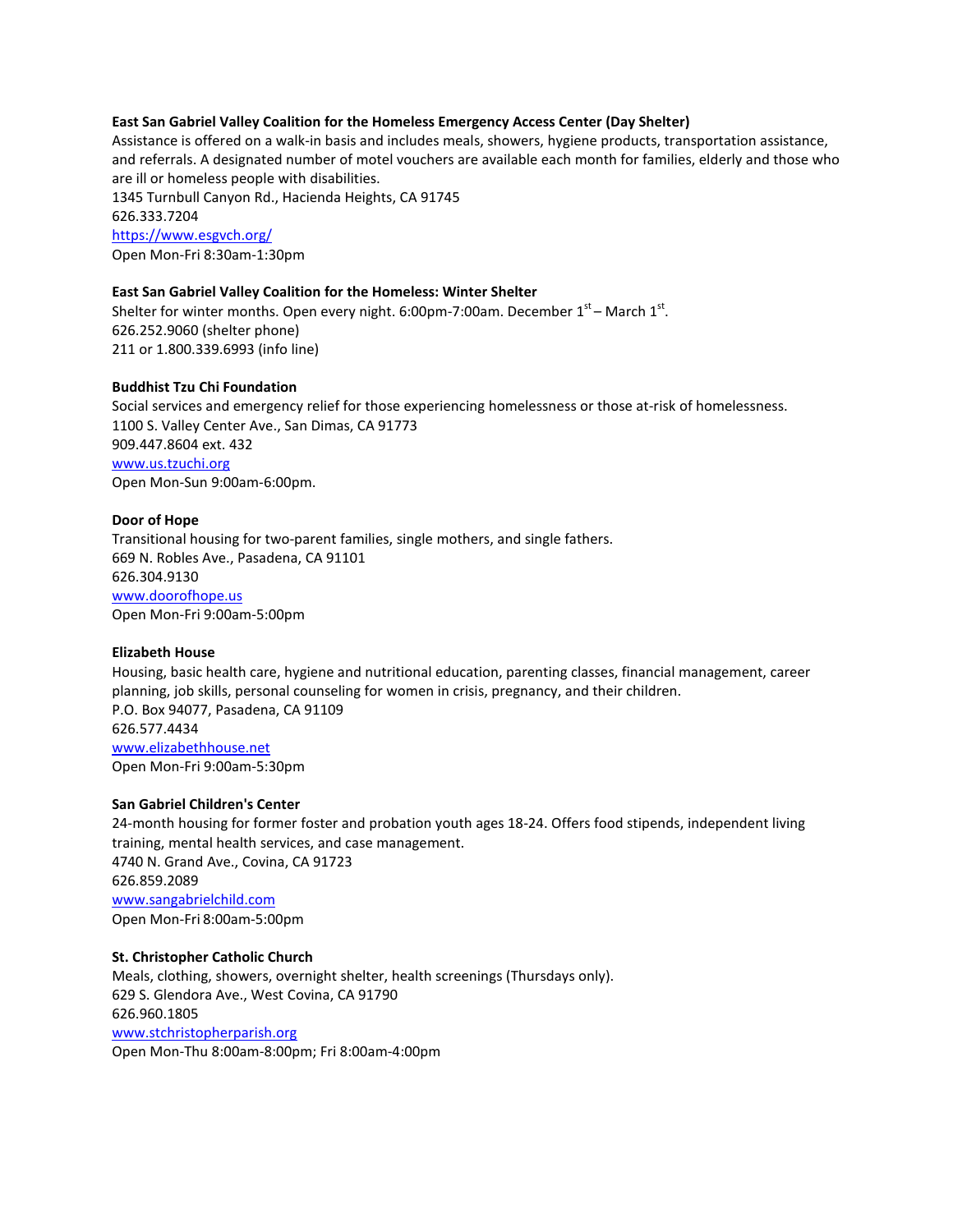# **Prototypes**

The S. Mark Taper Foundation Family Living Center Transitional and permanent housing along with case management for single-parent families 837 E Arrow Hwy Pomona, CA 91767 909.621.9058 Opens Mon-Fri 8:00am-5:00pm

# **Union Station Homeless Services**

Provides homeless shelter services, housing and family programs. 825 Orange Grove Blvd. Pasadena, CA 91104 [http://unionstationhs.org](http://unionstationhs.org/) Opens Mon-Fri 8:30am-5:00pm

# **Medical Assistance:**

# **Azusa Health Center/El Proyecto Del Barrio:**

Health and medical services, prenatal care. 150 N. Azusa Ave., Azusa, CA 91702 626.969.7885 [www.elproyecto.us](http://www.elproyecto.us/) Open Mon-Fri 8:30am-5:30pm; Sat 8:00am-2:00pm

# **Citrus Valley Health Partners**

Healthcare services. Emergency room is open 24 hours. 1115 S. Sunset Ave., West Covina, CA 91790 626.814.2450 [www.cvhp.org](http://www.cvhp.org/)

# **East Valley Community Health Center**

Appointment only medical center. 420 S. Glendora Ave., West Covina, CA 91790 626.919.4333 [www.evchc.org](http://www.evchc.org/) Open Mon-Thu 8:00am-7:00pm; Fri 8:00am-5:00pm; Sat 8:00am-2:00pm

# **LA County Department of Public Health**

TB Screening, STD Screening, immunizations. Open to anyone in LA County. 330 W. Maple Ave., Monrovia, CA 91016 626.301.1938 [www.publichealth.lacounty.gov](http://www.publichealth.lacounty.gov/) Open Mon-Fri 8:00am-5:00pm

# **Neighborhood Wellness Center**

Health screenings and preventative care. Walk in services available. 795 N Dalton Ave., Azusa CA 91702 626.969.7885 Open Tues/Thu 8:00am-1:00pm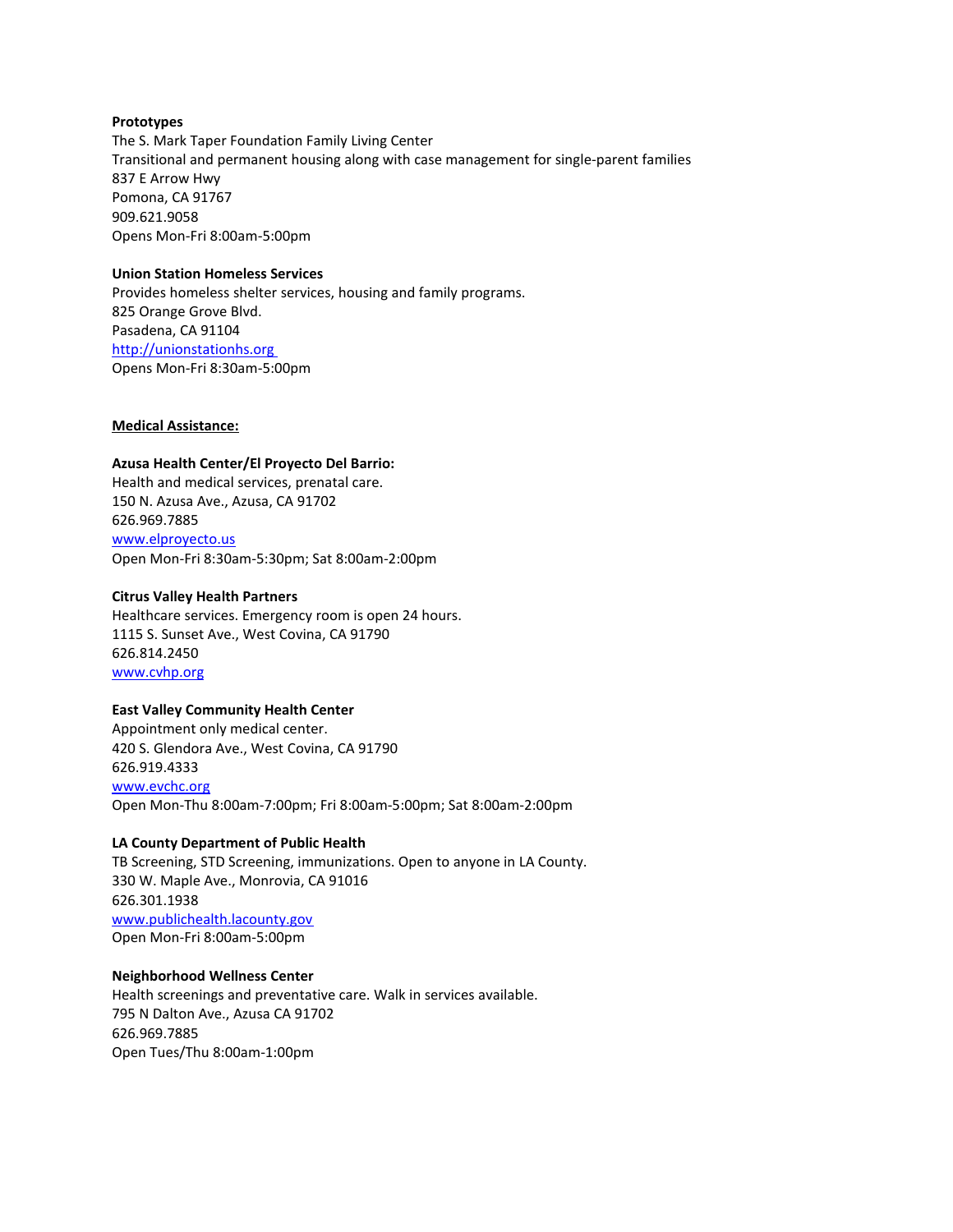# **ChapCare** Provides medical, dental and behavioral health services. Assists with free Health Insurance enrollments. 513 E. Lime Ave Monrovia, CA 91016 626.486.9729 [www.chapcare.org](http://www.chapcare.org/) Open Mon-Fri 8:30am-5:00pm

# **Mental Health:**

# **Azusa Community Counseling Center**

Counseling and mental health services for individuals and families. Also serves Glendora and Azusa Unified School Districts. Charges on a sliding scale. 918 E. Alosta Ave., Azusa, CA 91702 626.815.5421 [www.apu.edu/ccc](http://www.apu.edu/ccc) Open from Mon-Thu 9:00am-9:00pm; Fri 9:00am-6:00pm; Sat 9:00am-2:00pm

#### **Department of Mental Health**

East San Gabriel Valley Mental Health Center 1359 N. Grand Ave. Covina, CA 91724 626.430.2800 1.800.854.7771 (24/7 hotline) [http://dmh.lacounty.gov](http://dmh.lacounty.gov/)

#### **Arcadia Mental Health**

Medication management, therapy, and case management for adults. 301 E. Foothill Blvd., Arcadia, CA 91006 626.471.6500 Open Mon-Fri 8:00am-5:00pm

# **BRIDGES, Inc. Casitas Esperanza**

Residential long term social rehabilitation facility, case management and mental health services. 11928 Elliot Ave., El Monte, CA 91732 626.350.5304 [www.bridgesrehab.org](http://www.bridgesrehab.org/) Open Mon-Fri 8:00am-4:30pm

# **ENKI Youth and Family Services**

Homeless CalWORKs Families Project Counseling, case management, crisis management, group therapy, skill building groups, employment resources, housing resources, school assistance. 536 S. Second Ave. Ste. J, Covina, CA 91723 626.967.2888 [www.ehrs.com](http://www.ehrs.com/) Open Mon-Fri 8:00am-5:00pm.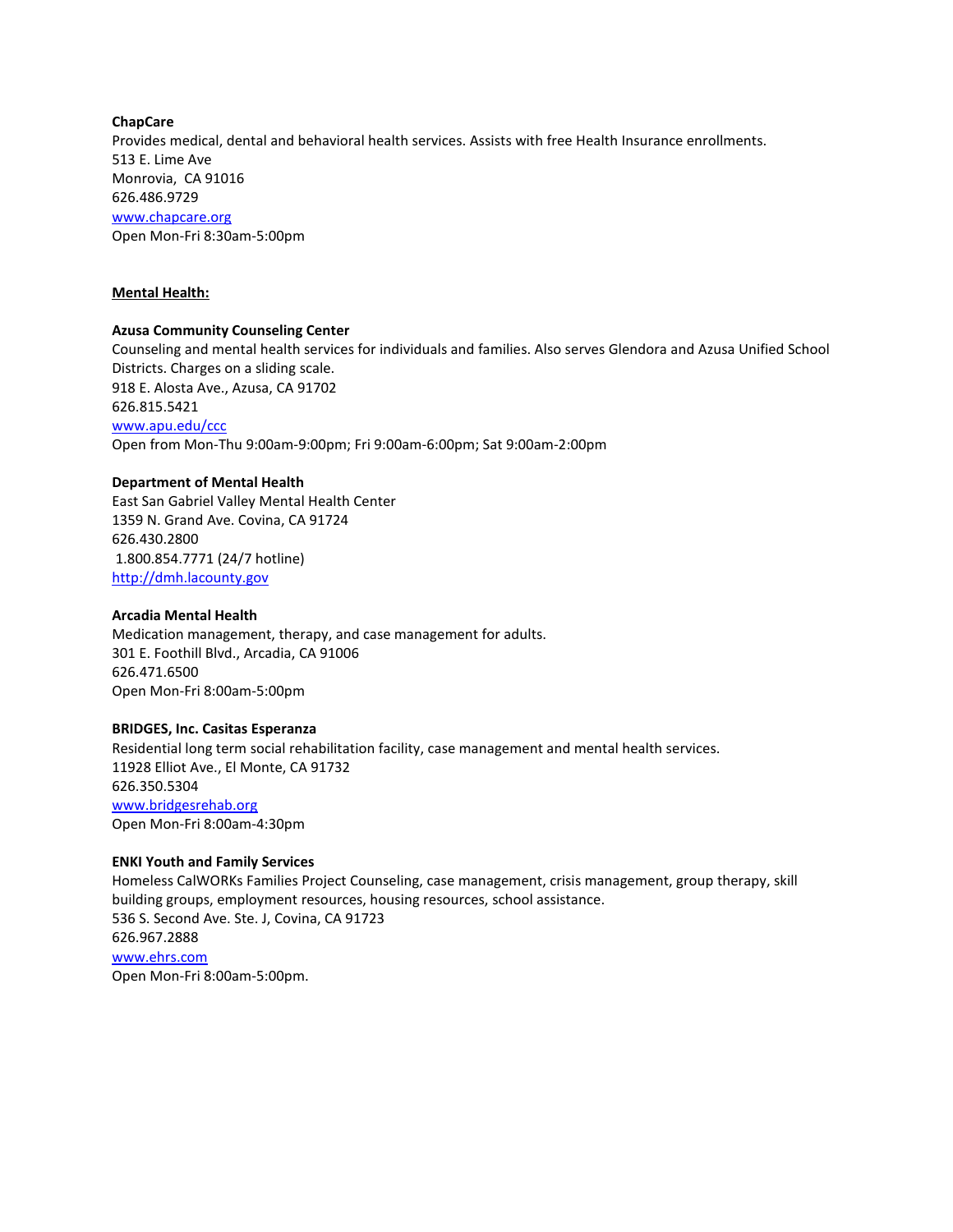#### **Foothill Family Services- Duarte**

Mental health services, parent education and support, case management, medication support, substance abuse treatment groups for teens, intensive in-home services, early head start programs. 1801 Huntington Dr. Ste. 200, Duarte, CA 91010 626.301.9700 [www.foothillfamily.org](http://www.foothillfamily.org/) Open Mon, Wed 8:00am- 9:00pm; Tue, Thu 8:00am-7:00pm; Fri 8:00am-5:00pm

# **Foothill Family Services- West Covina**

Mental health services, parent education and support, case management, medication support, substance abuse treatment groups for teens, intensive in-home services, early head start programs. 1215 W. West Covina Pkwy. Ste. 200, West Covina, CA 91790 626.338.9200 [www.foothillfamily.org](http://www.foothillfamily.org/) Open Mon-Fri 8:00am-9:00pm

#### **Mothers Helping Others- Glendora**

Mental health services, clothing, and hygiene products. 167 N. Glendora Ave. Suite#C, Glendora, CA 91740 626.513.2943 [http://www.mothershelpingothersinc.com](http://www.mothershelpingothersinc.com/) Open Mon-Fri 9:00am-5:00pm

#### **Pacific Clinics- Glendora**

Provides behavioral health-care services for all ages. 1160 S Grand Ave., Glendora, CA 91740 877.722.2737 [www.pacificclinics.org](http://www.pacificclinics.org/) Open Mon-Fri 8:00am-5:00pm

# **Pacific Clinics Irwindale TAY Hope Center**

Drop-in FSP services, drop-in center, peer engagement project, healthy transitions program for individuals aged 16-25 suffering from mental illness. 13001 Ramona Blvd. Ste. 1, Irwindale, CA 91706 626.337.3828 [www.pacificclinics.org](http://www.pacificclinics.org/) Open Mon, Wed 9:00am-5:00pm; Tue, Thu 9:00am-8:00pm; Fri 11:00am-5:00pm

# **Spirit Family Services** Family-focused education, case management, and counseling services. 1505 S. Sunflower Ave., Glendora, CA 91740

626.335.8153 [www.spiritt.org](http://www.spiritt.org/) Open Mon-Fri 9:00am-5:00pm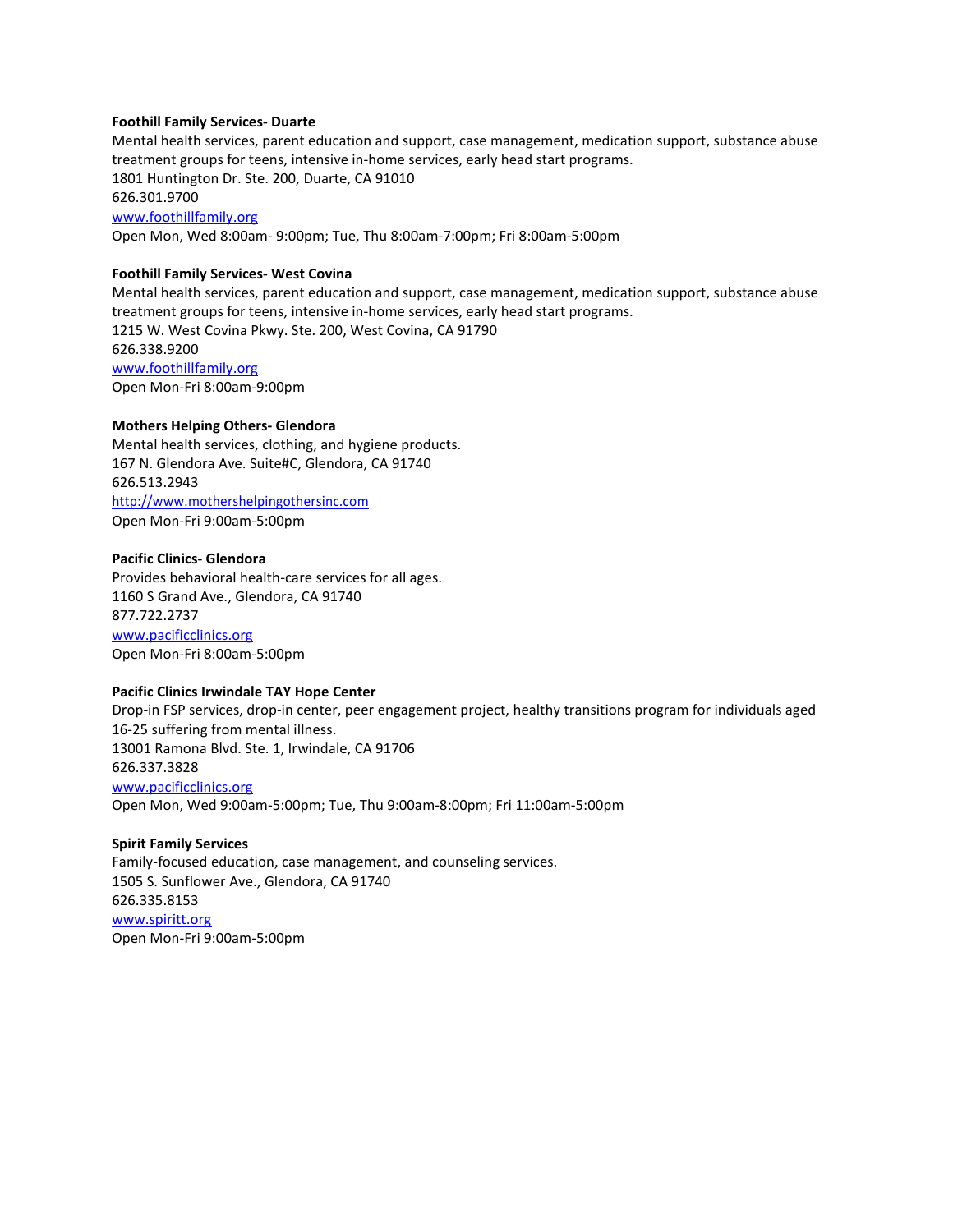# **Prototypes**

Pomona Women's Center

Comprehensive residential treatment for women and women with children. Children have access to Head Start education services. Specialized programs for pregnant and postpartum women involved in the criminal justice program.

845 E Arrow Hwy Pomona, CA 91767 909.624.1233 Opens Mon-Fri 8:00am-5:00pm

#### **Senior Living:**

# **Azusa Senior Center**

Social activities, educational services, food services, transportation services, case management, information, and health screenings for ages 50 or older. 740 N. Dalton Ave., Azusa, CA 91702 626.812.5115 [www.azusaca.gov/260/Senior-Center](http://www.azusaca.gov/260/Senior-Center) Open Mon-Thurs 8:30am-4:00pm; Fri 8:30am-1:30pm

# **Transportation:**

#### **Azusa Dial-a-Ride**

Ride services to Azusa residents with disabilities and residents ages 60 and older and their spouses. Call for more information. 626.812.5206 [www.azusaca.gov/333/Dial-A-Ride](http://www.azusaca.gov/333/Dial-A-Ride) Open Mon-Fri 8:00am-4:00pm

#### **Department of Motor Vehicles**

Driver's License, California ID's. 800 S. Glendora Ave., West Covina, CA 91790 800.777.0133 <https://www.dmv.ca.gov/portal/> Open Mon, Tue, Thu, Fri 8:00am-5:00pm; Wed 9:00am-5:00pm

#### **Foothill Transit**

Bus lines 100 S. Vincent Ave. Ste. 200, West Covina, CA 91790 626.931.7239 [www.foothilltransit.org](http://www.foothilltransit.org/) Open Mon-Fri 8:30am-7:00pm; First & last Saturday of the month 10:00am-2:00pm

**Azusa Foothill Transit Bus Pass Program** Foothill transit 31-day bus pass subsidy. Must be an Azusa resident. 740 N. Dalton Ave., Azusa, CA 91702 626.812.5204 [www.azusaca.gov/340/Foothill-Transit-Bus-Pass](http://www.azusaca.gov/340/Foothill-Transit-Bus-Pass) Open Mon-Thu 8:30am-4:00pm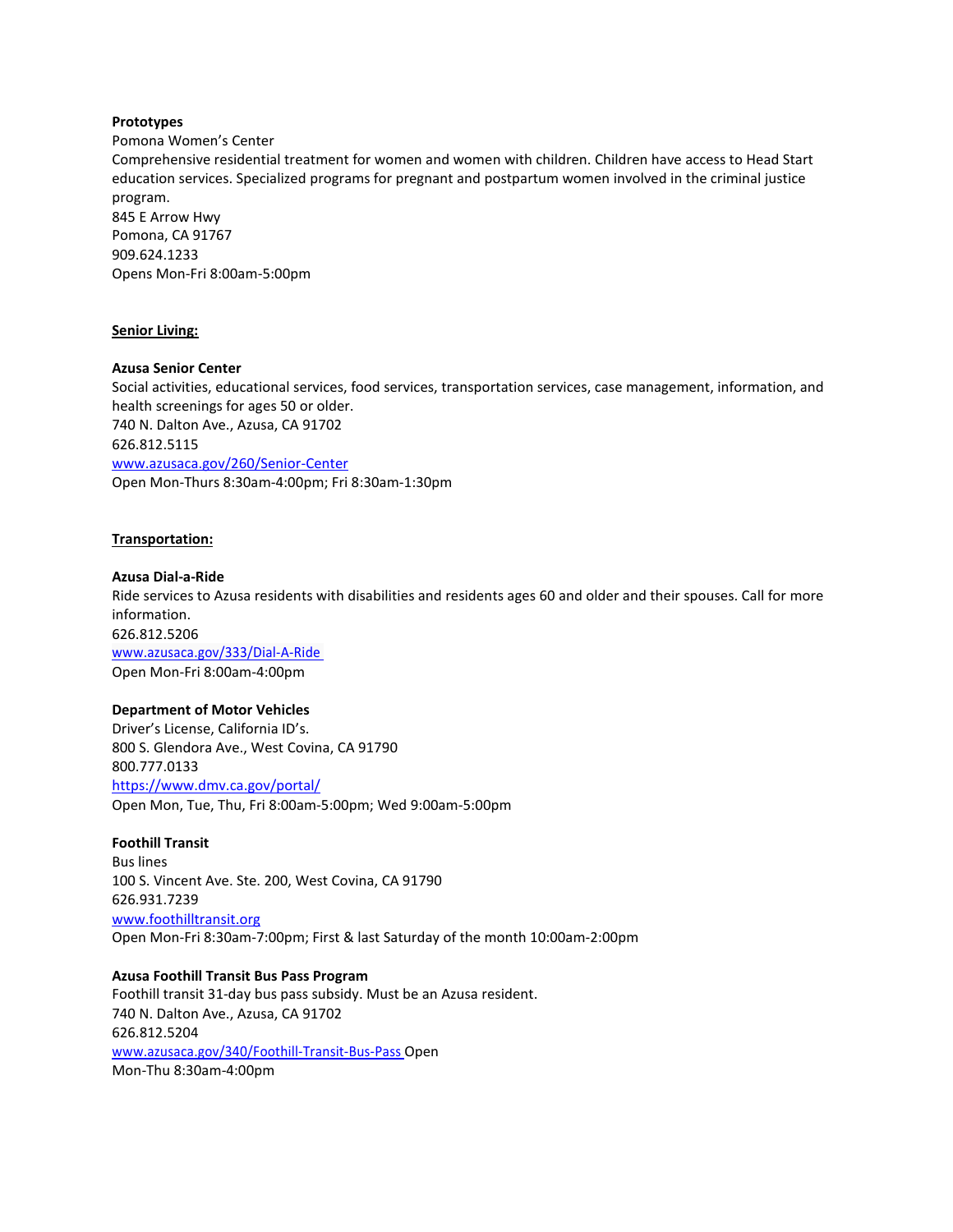# **Metrolink Foothill Goldline**

Metrolink stations in Downtown Azusa and near APU/Citrus College. Metrolink access through Pasadena to Downtown L.A. 626.471.9050 [www.foothillgoldline.org/cities-stations/azusa/azusa-citrus](http://www.foothillgoldline.org/cities-stations/azusa/azusa-citrus)

# **Human Services Association: [Low-Income Fare is Easy Program](http://www.hsala.org/services/program/life)**

Provides coupons to eligible METRO, Long Beach Transit, Montebello Bus Lines, Norwalk Transit, or Foothill Transit riders who purchase a weekly or monthly bus pass. Coupons are available to residents whose household income falls below certain income guidelines. 6800 Florence Ave., Bell Gardens, CA 90201 562.806.0250 <http://www.hsala.org/services/program/life>

# **Veteran Services:**

# **LA County Department of Military and Veterans Affairs**

Counsels veterans, their dependents and survivors regarding federal and state benefits and provides referrals concerning drug and alcohol abuse and posttraumatic stress disorders. 1427 West Covina Pkwy., West Covina, CA 91790 626.813.3402 Open Mon-Thu 8:00am-5:00pm

# **Veteran's Job Club**

Job Leads, Interviewing Techniques, Opportunity to Network, Job Preparedness Techniques. 11635 E. Valley Blvd. Unit G, El Monte, CA 91732 626.258.0365 ext. 226 [www.worksourcecalifornia.com](http://www.worksourcecalifornia.com/) Open last Thursday of the month 9:00am-10:30am

# **The Vet Hunters Project**

Connecting homeless veterans to homeless services. P.O. Box 3174, El Monte, CA 91733 855.838.4376 [www.vethunters.org](http://www.vethunters.org/)

# **Volunteers of America- West Covina**

Offers emergency, transitional and SRO housing, support groups, life skills training, benefits advocacy, employment assistance, addiction treatment placement, veterans' assistance, referrals, legal assistance. 1760 W. Cameron Ave Ste. 104, West Covina, CA 91790 626.337.9878 [www.voa.org](http://www.voa.org/) Open Mon-Fri 8:00am-4:30pm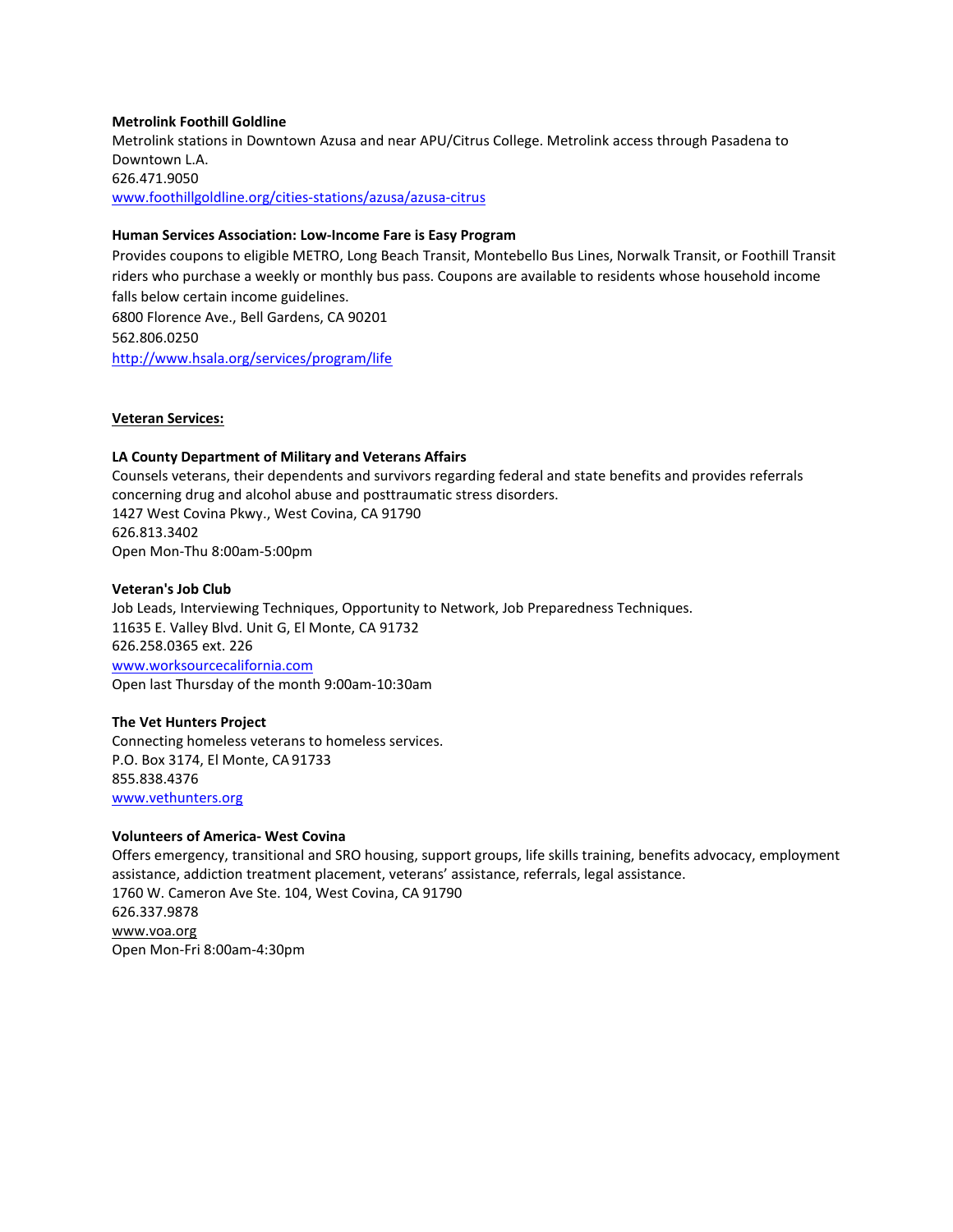# **Youth and Families:**

### **Delhaven Community Center**

Adult day care for people with developmental disabilities. Club for ages 5-12 with behavioral and emotional problems. Emergency welfare for families with no income and children, must be referred by school or agency. Food supply and new shoes for children.

15135 Fair Grove Ave., La Puente, CA 91744 626.917.9789 [www.delhavencommunitycenter.com](http://www.delhavencommunitycenter.com/) Open Mon-Fri 8:00am-5:00pm

# **Neighborhood Homework House**

After-school tutoring for K-12, Pre-K program, parenting program. P.O. Box 993 Azusa, CA 91702 626.969.7051 [www.neighborhoodhomeworkhouse.org](http://www.neighborhoodhomeworkhouse.org/)

# **Options- A Child Care and Human Services Agency Division**

Child care for pre-school age children with working parents, assistance for parents to find work. 885 S. Village Oaks Dr. Ste. 12, Covina, CA 91724 626.858.0527 [www.optionscc.org](http://www.optionscc.org/) Open Mon-Fri 9:00am to 5:00pm

# **San Gabriel/Pomona Parents' Place**

Resource center for parents who have children with developmental disabilities**.** Parent-to-parent support; Spanish, English, and Chinese support groups; book, toy, video and software lending library; transition workshops. 1500 S. Hyacinth Ave. Ste. B, West Covina, CA 91791 626.919.1091 [www.parentsplacefrc.com](http://www.parentsplacefrc.com/) Open Mon-Fri 9:00am-3:00pm, 3:00pm-4:00pm by appointment

# **San Gabriel/Pomona Regional Center**

Provides services to individuals who have intellectual disability, cerebral palsy, epilepsy, autism, and/or other closely related conditions. Offers diagnosis and evaluation, assistance in community resources, service coordination, individual program planning, information and referral, prevention services, advocacy, community education, resource development, and/or purchase of certain services.

75 Rancho Camino Drive, Pomona, CA 91766 909.620.7722 [http://www.sgprc.org](http://www.sgprc.org/) Phone Hours: 24 Hours - 7 Days a Week

Office Hours: Mon-Fri 8:00am – 5:00pm

# **My Third Place**

After school programs. For-Purpose Organization that serves junior high and high school students in Azusa. Open to students 6th through 12th grade. 777 E. Alosta Ave, Azusa, CA 91702 626.629.8061

[https://mythirdplace.org](https://mythirdplace.org/)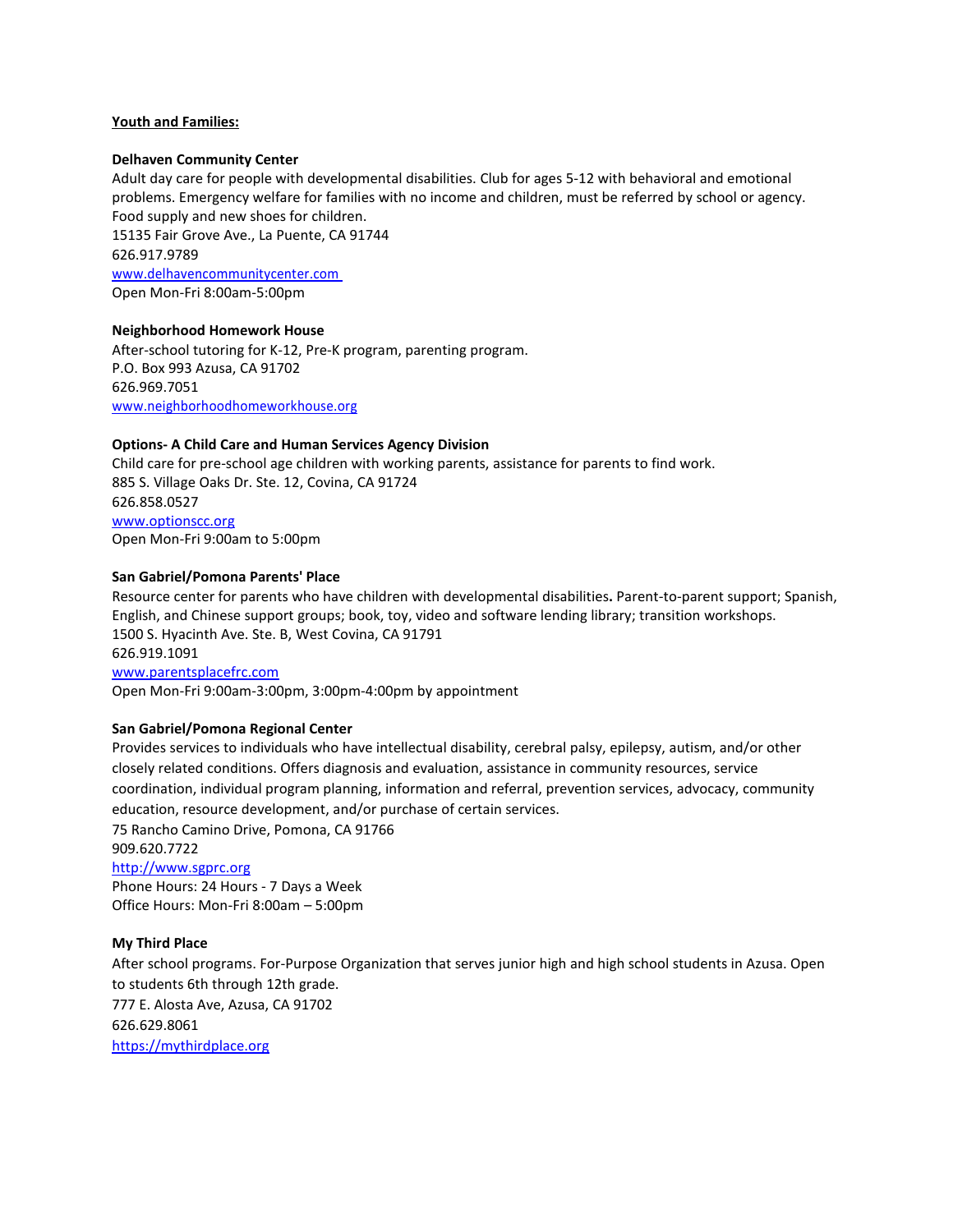# **Legal Assistance:**

**Neighborhood Legal Services of Los Angeles County**  Legal services for residents of Los Angeles County. 9354 Telstar Ave., El Monte, CA 91731 800.433.6251 [www.nlsla.org](http://www.nlsla.org/)

# **CARECEN**

Central American immigrant rights. Legal services, Parent and Youth Center, Economic Development Services. 2845 W. 7th St., Los Angeles, CA 90005 213.385.7800 [www.carecen-la.org](http://www.carecen-la.org/)

# **Asian-Americans Advancing Justice**

Legal help for low income people in family, immigration, consumer, public benefits, employment, housing, and civil rights. 1145 Wilshire Blvd., 2nd Floor, Los Angeles, CA 90017 888.349.9695 [www.advancingjustice-la.org](http://www.advancingjustice-la.org/) Open Mon-Fri 10:00am-3:00pm

# **Immigration Resource Center of San Gabriel Valley**

Low-cost immigration legal services. 303 W. Colorado Blvd., Monrovia, CA 91016 626.509.9472 [www.ircsgv.org](http://www.ircsgv.org/)